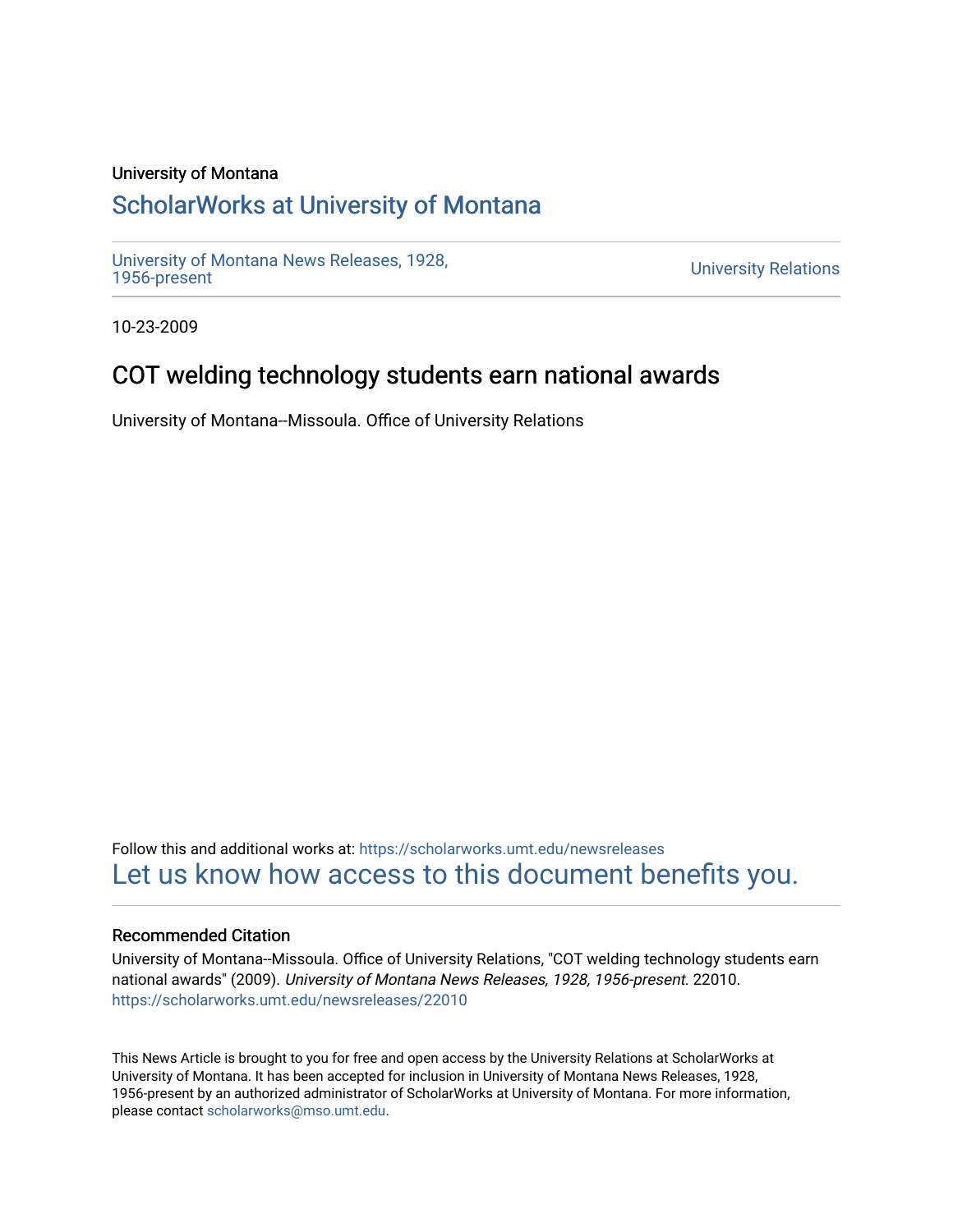

UNIVERSITY RELATIONS • MISSOULA. MT 59812 • 406.243.2522 • FAX: 406.243.4520

## <u>NEWS RELEASE</u>

Oct. 23, 2009

**Contact:** Mark Raymond, instructor, UM College of Technology Welding Technology Program. 406-243-7647, mark.raymond@umontana.edu.

#### **COT WELDING TECHNOLOGY STUDENTS EARN NATIONAL AWARDS**

#### **MISSOULA -**

Several students in the Welding Technology Program of The University of Montana

College of Technology recently received 2009 James F. Lincoln Foundation Awards.

The awards recognize student achievement in the design, blueprint creation and

fabrication of a welding project.

Seth Nemitz of Missoula is the 2009 Division II Gold Award winner for his project

Mighty Max Wagon, which converts from a wheeled wagon to one with skis for snow. He won

\$1,000 and a Lincoln MIG 140C welder.

The following students won merit awards for their projects and \$50:

- Christopher Brown, Missoula, for Bar-B-Q grill and smoker.
- Joel Stroud, Missoula, for Ladder Rack Toyota Tacoma, 1995-1999 model.
- Benjamin Sonnenberg, Missoula, for Piranha Out-feed Table.
- Samuel Norman. **Bozeman,** for Cargo Trailer Ladder Rack.
- Kyle Sollars, Missoula, for Ornamental Water Fountain.
- Rickard Becker II, Missoula, for Hitch Carrier and Headache Bar.
- Earlene Morton. **Hamilton,** for Utility Trailer.
- Brad Podlesak, Missoula, for Decorative Patio Fireplace.
- Schandor Rabe-Wolf, Missoula, for Tip-bed Trailer.
- Gerald Weaver, Missoula, for Motorcycle Lifting Jack.
- Troy Kotthoff, **Highwood,** for Snowmobile Dolly.

COT welding instructors are Mark Raymond and Bob Shook.